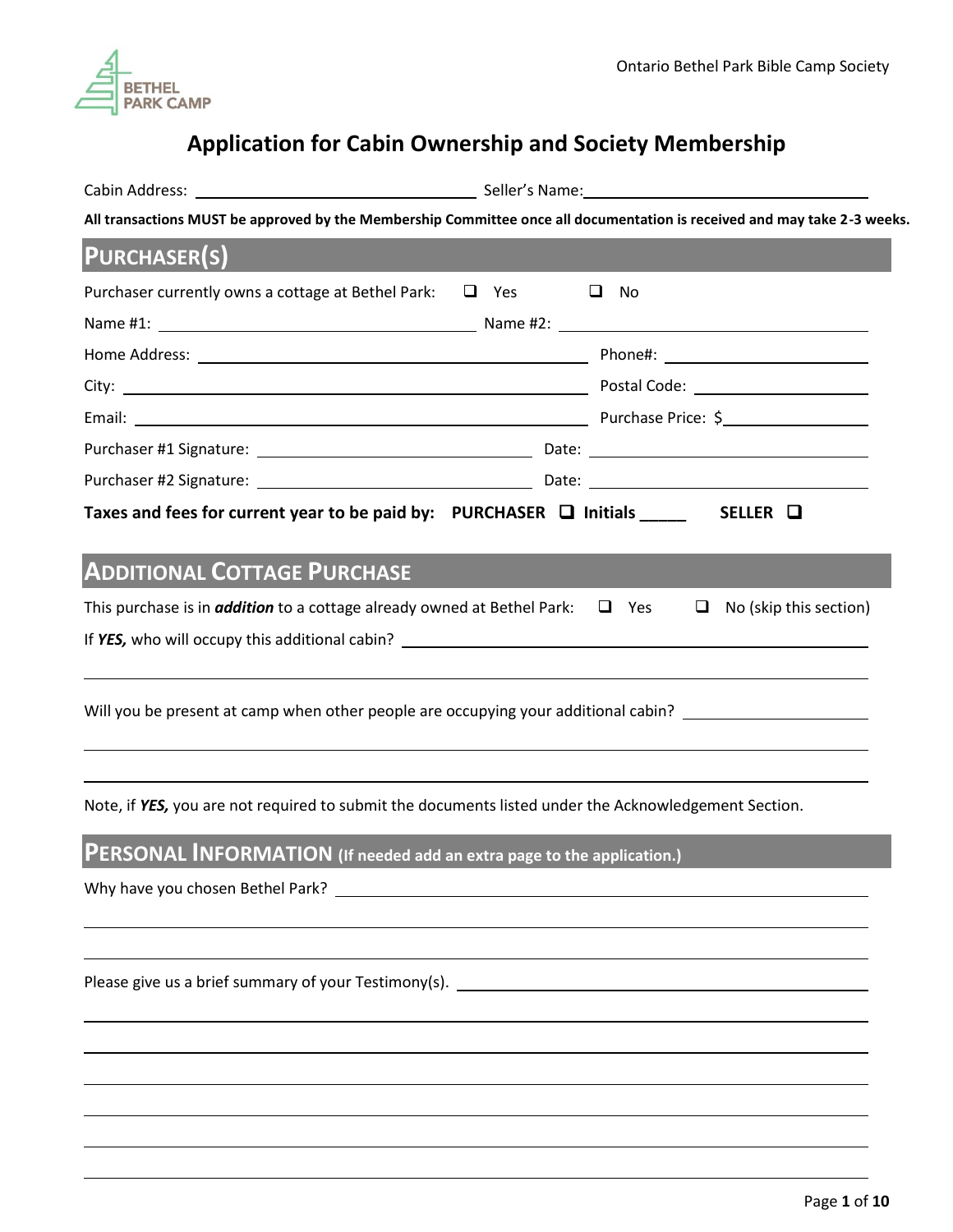## **ACKNOWLEDGEMENT (If you are currently a cabin owner only a signature is required for this section)**

The Purchaser hereby confirms that the Purchaser is a ❑ *member* OR ❑ *adherent*, in good standing and a regular attendee with the church stated below:

| Church Name:    | <u>a sa barang dalam salah sahiji dalam salah sahiji dalam kalendar dan bagi dalam salah salah sahiji dalam salah</u>                                                                                                          |  |
|-----------------|--------------------------------------------------------------------------------------------------------------------------------------------------------------------------------------------------------------------------------|--|
| Church Address: |                                                                                                                                                                                                                                |  |
|                 | Postal Code: The Contract of the Contract of the Contract of the Contract of the Contract of the Contract of the Contract of the Contract of the Contract of the Contract of the Contract of the Contract of the Contract of t |  |
| Phone #:        | Date became a member:                                                                                                                                                                                                          |  |

Please include the following with your submission for cabin ownership and society membership. *NOTE: If this purchase is an additional cottage for you, items 1-4 are not required and membership is effective immediately.*

- ❑ 1. Letter from a Church Leader who knows applicant(s) (senior pastor, board member, small group leader, associate pastor, etc.)
- ❑ 2. Affiliated with Pentecostal Assemblies of Canada *OR* is a current and regular attendee of an evangelical church and initial acknowledgement that they accept the **PAOC** *Statement of Fundamental and Essential Truths* attached to this application. (Page 7) **INITIALS**:
- $\Box$  3. Applicant(s) must also submit one reference letter from a person currently a cabin owner who is not related to the applicant. "Not related" means not a (grand) parent, (grand) child, brother or sister. The person who is the reference must not be in arrears of taxes and there must be no building infractions. If you are new to Bethel Park this item will be covered as part of the interview process.
- ❑ 4. Agrees to an interview with the Membership Committee either in person or by Zoom.
- ❑ 5. Have read the *Cabin Use Agreement (Pages 3-5),* read the *Guidelines* and *Cost of Cabin Ownership* (Page 6)
- ❑ 6. Applicant(s) has read the *Cabin Owner Policies and Procedures Handbook* on the website at [www.bethelpark.ca](http://www.bethelpark.ca/) under the Members tab.

| Purchaser #1 Signature: | Date: |  |
|-------------------------|-------|--|
| Purchaser #2 Signature: | Date: |  |

*Final approval of this application is conditional upon receiving the proof of insurance within 4 weeks. If you have questions, call the Camp Administrator at 226-964-2275.*

| RETURN COMPLETED PAGES 1 and 2 and ABOVE REQUIRED DOCUMENTS TO: |  |  |  |
|-----------------------------------------------------------------|--|--|--|
|-----------------------------------------------------------------|--|--|--|

| administration@bethelpark.ca<br>226-964-2275 | <b>OR</b> | Bethel Park Camp, c/o Ingrid Hook<br>230 Thames Cres., Sarnia, ON N7S 5C9 |
|----------------------------------------------|-----------|---------------------------------------------------------------------------|
|                                              |           |                                                                           |

| <b>FOR SOCIETY MANAGEMENT</b>                                                                           |                                                  |
|---------------------------------------------------------------------------------------------------------|--------------------------------------------------|
| Building Infractions: $\Box$ Yes $\Box$ No<br>Church Membership/Adherence Concerns: □ Yes □ No          | Taxes and Assessments Paid: $\Box$ Yes $\Box$ No |
| $APPROVED: \tQ \tYes \tQ \tNo \t Approved because: \t\underline{\t\begin{bmatrix} 0 & 1 \end{bmatrix}}$ |                                                  |
| <b>Board Secretary</b>                                                                                  |                                                  |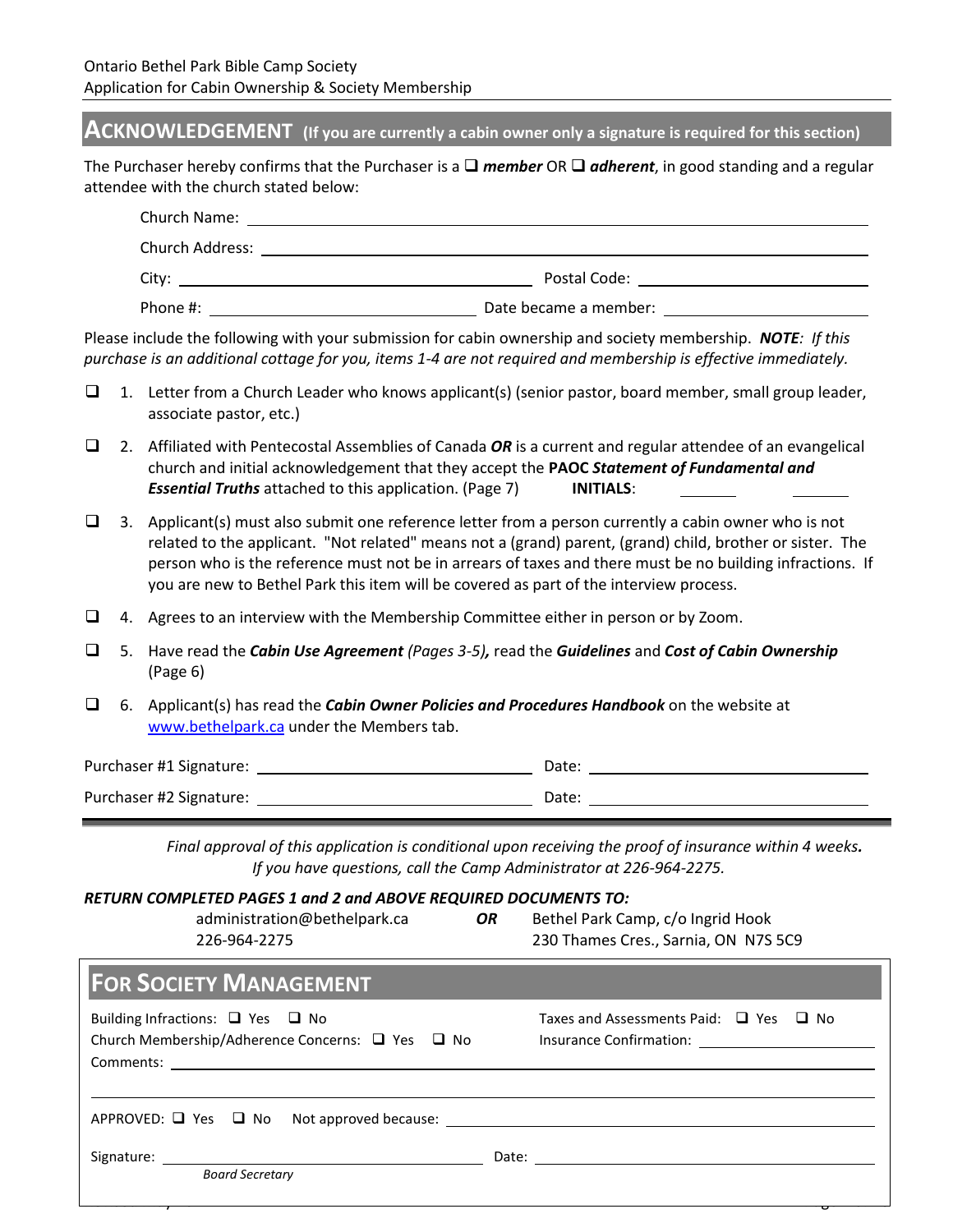# **Within one (1) of the approval of your transfer application Pages 3 to 5 are to be returned to [administration@bethelpark.ca](mailto:administration@bethelpark.ca) or mailed.**

# **ONTARIO BETHEL PARK BIBLE CAMP SOCIETY CABIN USE AGREEMENT**

effective the day of 2022.

**AS BETWEEN** 

**ONTARIO BETHEL PARK BIBLE CAMP SOCIETY**

("Camp Society")

**-AND-**

("Cabin Owner")

**WHEREAS** Camp Society owns certain camp lands in the Municipality of West Elgin in the Province of Ontario, municipally known as 21661 Talbot Line, Rodney, ON N0L 1C0 (West Elgin) Canada for the purposes of the Christian spiritual development of its participants according to the doctrines of the Pentecostal Assemblies of Canada**;** 

**NOW THEREFORE** in consideration of the covenants and terms hereinafter set fourth, it is agreed as follows:

#### **DEFINITIONS:**

- 1. For the purposes of this Agreement the following definitions apply:
	- (a) "Agreement" means this Agreement and all instruments supplemental to this Agreement or any amendments or confirmation of this Agreement.
	- (b) "Cabin" means the structure located on the Camp Lands and does not include the Camp Lands themselves.
	- (c) "Camp Lands" means the lands located in the Municipality of West Elgin in the Province of Ontario and municipally known as 21661 Talbot Line, Rodney, ON N0L 1C0 (West Elgin) Canada.

### **CAMPSITE:**

2. The Cabin Owner has the privileges of owning Cabin \_\_\_\_\_\_\_\_\_\_\_\_\_\_\_\_\_\_\_\_\_\_\_\_\_\_\_\_ which is situated on the Camp Lands. Ownership of all land remains vested in the Camp Society and the Cabin Owner shall not move the Cabin, nor sell, transfer or assign the Cabin, or transfer, assign or otherwise dispose of any of their rights arising from this Agreement without the written consent of the Camp Society.

#### **CAMPSITE RULES AND REGULATIONS:**

- 3. The Cabin Owner acknowledges that the Cabin Owner has read and understands the rules and regulations governing the operation of the campsite and understands the terms of such rules and regulations, attached to this Agreement as **Schedule "A"** (collectively, the Cabin Owner Policies and Procedures").
- 4. The Cabin Owner acknowledges and agrees that the Camp Society may make amendments to the Cabin Owner Policies and Procedures, institute new policies or issue directives by the Camp Society management, at their sole and absolute discretion, and the Cabin Owner agrees to comply with such other amendments, policies and directives made.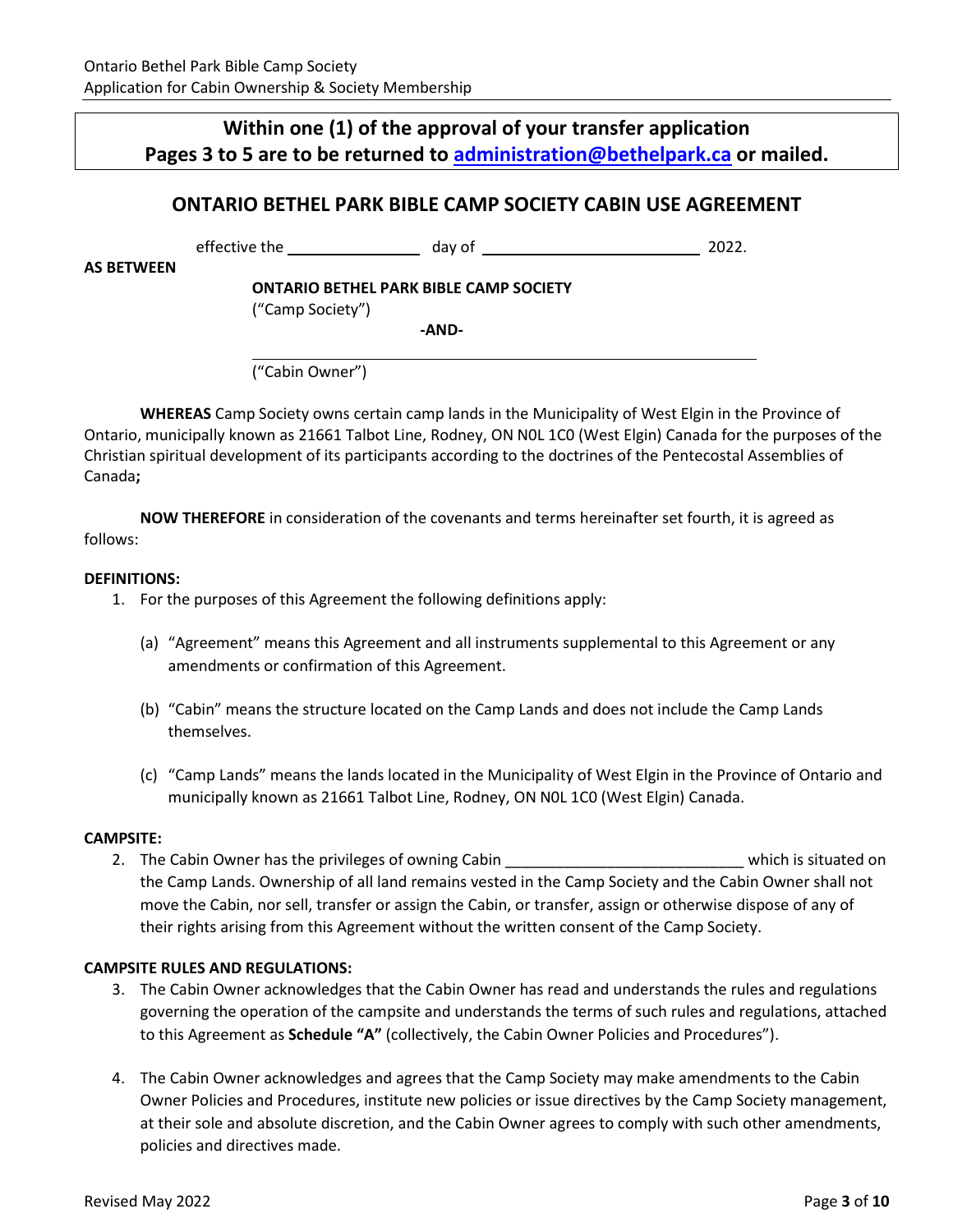5. The Cabin Owner agrees that if they go into division or become out of harmony spiritually with the Camp Society, at the sole discretion of the Camp Society, or if the terms of this Agreement are not kept and maintained by the Cabin Owner, the Cabin Owner's guests or family members, then the Camp Society has the right to terminate the Cabin Owner's privilege of ownership and to enter into possession of said Cabin, in accordance with the Cabin Owner Policies and Procedures in effect at such time.

#### **INSURANCE:**

- 6. The Cabin Owner agrees to obtain liability insurance coverage and fire insurance coverage at their own expense and maintain such coverage throughout the ownership of their Cabin and shall provide the Policy number and name of insurance company annually to the Camp Society.
- 7. The Cabin Owner agrees to have a functioning smoke alarm system and fire extinguisher in the Cabin.
- 8. The current Policy number and insurance company at the time of signing this Agreement is:

Policy Number:

### **LIABILITY RELEASE AND INDEMNIFICATION:**

- 9. The Cabin Owner agrees that the Camp Society is not liable for any injury, damages or losses sustained by participants in any activities or in any whatsoever, with respect to their meetings, functions or participation in the Camp Society events, except those claims arising out of the sole negligence of the Camp Society.
- 10. If any damages occurs to the Camp Society equipment or building due to negligence of the Cabin Owner, the Cabin Owner shall reimburse the Camp Society for the cost of such repairs or replacement as may be necessary, including any legal costs incurred by the Camp Society while enforcing their rights in this Agreement.
- 11. To the extent permitted by law, the Cabin Owner agrees to protect, indemnify, defend and hold harmless the Camp Society, the Board of Directors and their respective employees, agents and assignees against all claims, losses or damages to person or property, government charges or fines, and costs (including all reasonable legal fees), arising out of or connected to the Cabin Owner Policies and Procedures, except those claims arising out of the sole negligence of the Camp Society.
- 12. The Cabin Owner agrees to release, indemnify and hold harmless the Camp Society for all damages or losses of any kind to any of the Cabin Owner's property or personal effects brought to the Camp Lands including to the Cabin, except those claims arising out of the sole negligence of the Camp Society.
- 13. The Cabin Owner agrees to release, indemnify and hold harmless the Camp Society for any claims or liability suits resulting from bodily or personal injury to the Cabin Owner, their family, relatives, or guests, for personal activities on the Camp Society's premises including on or within the Cabin Owner's residence, except those claims arising out of the sole negligence of the Camp Society.

#### **SALE OR CHARGE OF INTEREST:**

14. The Cabin Owner shall not, without the previous consent in writing of the Camp Society, transfer, sell or assign his or her share, interest or any part thereof in the Cabin.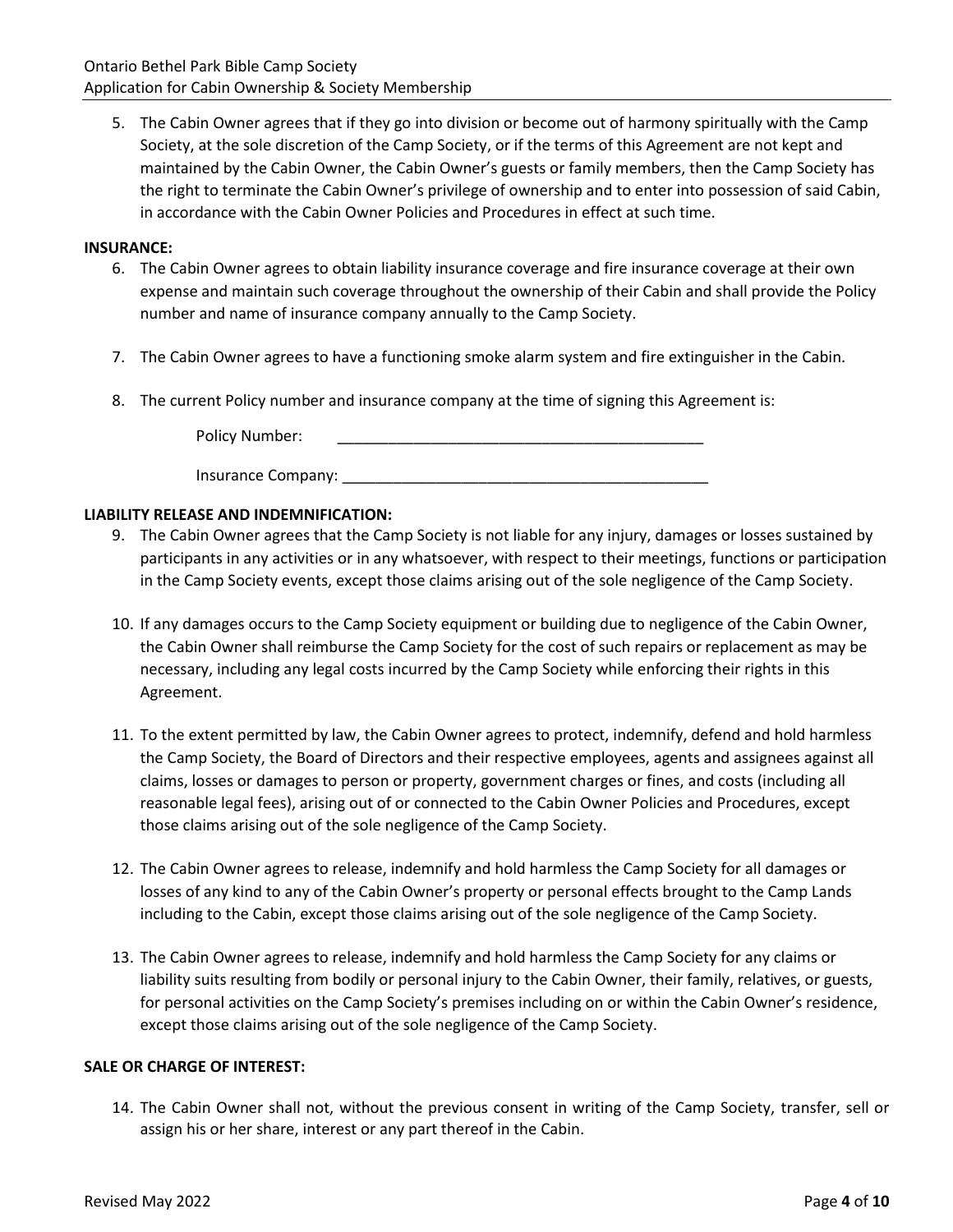15. The Cabin Owner shall not, without the previous consent in writing of the Camp Society, borrow on security of the Cabin or charge or mortgage his or her share, interest or any part thereof in the Cabin.

#### **GENERAL**

- 16. This Agreement is binding on anybody who the parties give their rights to, such as family members, friends or future owners.
- 17. This Agreement may not be modified or amended except by instrument in writing signed by all parties hereto and all such amendments shall be adhered to and have the same force and effect as if they had originally been embodied in and formed part of this Agreement herein.
- 18. If any section of this Agreement or any portion hereof is found by a court of competent jurisdiction to be unenforceable or invalid for any reason whatsoever, that unenforceability or invalidity shall not affect the remaining sections of this Agreement or portions thereof, and such unenforceable or invalid section or portion thereof shall be severed from the remainder of this Agreement.
- 19. This Agreement shall be construed in accordance with the laws in the Province of Ontario and no action or other proceeding shall be brought to construe or enforce this except in those courts having jurisdiction in the Province of Ontario.
- 20. All headings used in this Agreement have been inserted for convenience of reference only and are not intended to assist in the interpretation of any of the provisions of this Agreement.
- 21. Whenever the text implies, the plural shall include the singular and the singular shall include the plural; the masculine shall include the feminine and the feminine shall include the masculine.

| SIGNED, SEALED AND DELIVERED<br>in the presence of: |                                                |
|-----------------------------------------------------|------------------------------------------------|
|                                                     | Cabin Owner:                                   |
|                                                     | Cabin Owner:                                   |
|                                                     |                                                |
|                                                     | Ontario Bethel Park Bible Camp Society<br>Per: |
|                                                     | I have the authority to bind this corporation  |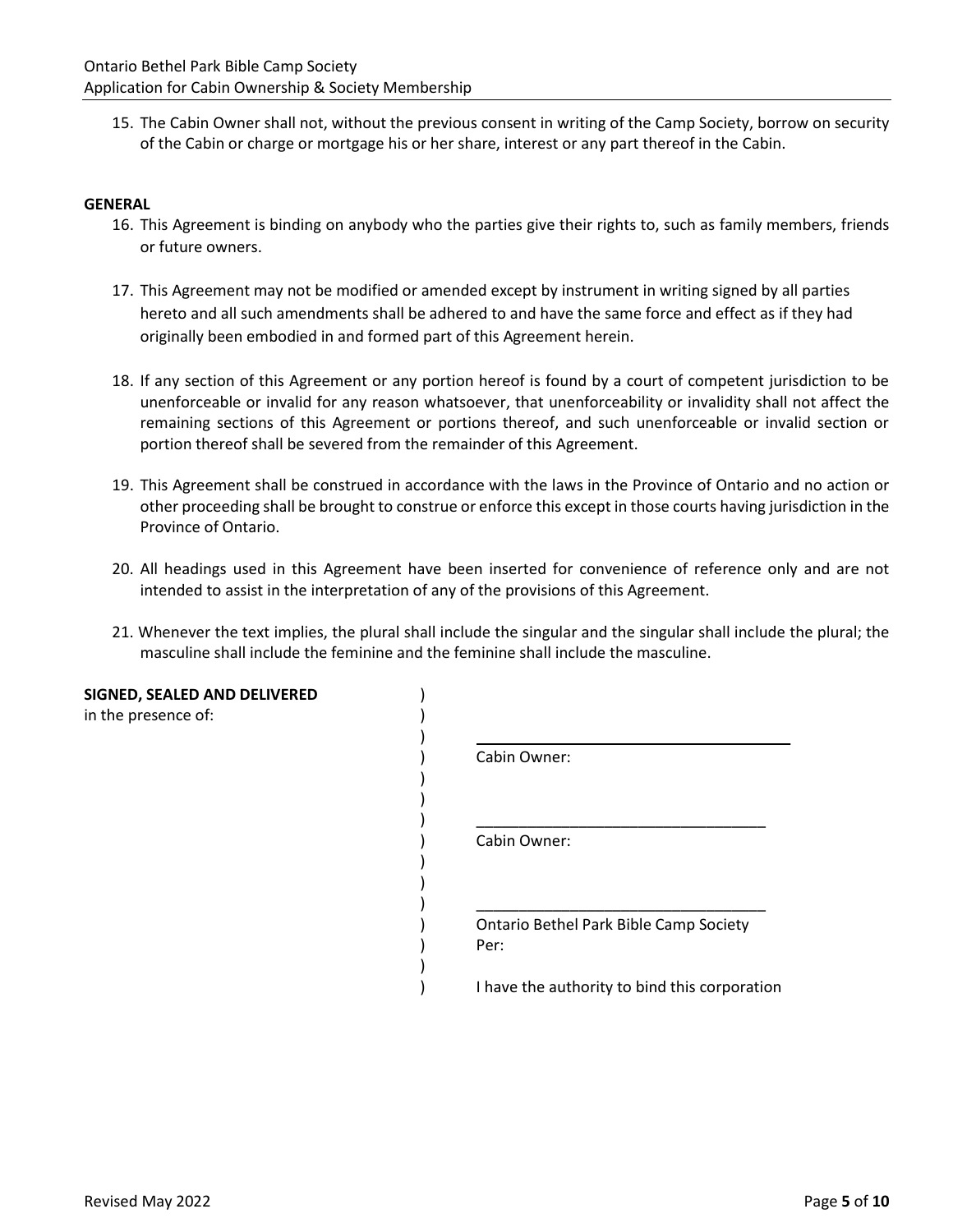# **Insurance**

The cabin owner agrees to obtain liability insurance coverage *immediately once the transfer of ownership has been approved* at their own expense and maintain such coverage throughout the ownership of their cabin and shall provide the Policy number and name of insurance company annually to the Bethel Park Camp Society Office.

The cabin owner agrees to maintain fire and liability insurance coverage AND have a functioning smoke alarm system and fire extinguisher in the cabin.

**The attached Acknowledgement and Liability Release (Pages 3-5), Hold Harmless and Indemnification must be signed and returned to the Camp Administrator at [administration@bethelpark.ca](mailto:administration@bethelpark.ca) or mailed to the address above within 1 month of approved transfer.**

# **GUIDELINES– All land remains under the ownership of the Society**

The Purchaser hereby acknowledges that the **Mission** of Bethel Park is to nurture and encourage:

- **Spiritual Growth & Renewal** by providing Bible centred teaching rooted in Pentecostal theology.
- **Physical Refreshing** by providing a safe, family friendly environment with well-appointed grounds and facilities.

The Purchaser hereby confirms that the purchaser shall:

- Make every effort possible to attend Camp services and attend membership meetings.
- Abide by all Society By-Laws, Policies, Procedures, Rules and Regulations passed from time to time.
- Accept the Pentecostal Assemblies of Canada faith and doctrine as indicated in the Statement of Fundamental Essential Truths.
- Not make any exterior renovations to the owned cabin without first receiving written approval from Society Management.
- Maintain the cabin and surrounding land in good and acceptable state of repair and upkeep.
- Display a cooperative Christian spirit and attitude in all matters.
- Support the Camp financially with donations in addition to paying your taxes and fees.
- Participate in an interview as part of the application process.
- Automatically become a member of Bethel Park Bible Camp Society a year after you have owned your cabin. Your active participation in membership meetings as well as Bethel Park Camp Services and events is vital.

# **COST OF CABIN OWNERSHIP**

In order to fulfill our Mission, we are dependent on donations from Bethel Park cabin owners. The Board is committed to keeping costs as low as possible. Every year when the budget has been completed, the costs are divided by the number of cabin owners. *The costs that can be legitimately classified as a donation, such as cost of Ministry events and capital projects, are communicated to you.* The remainder of the costs are allocated as taxes and fees, and you are invoiced for that amount. However, in order to balance the budget, we require cabin owners not only to pay taxes and fees *but to donate as well*. If this does not happen, and others do not donate above and beyond … we have a budget shortfall. Please, prayerfully consider the true financial cost of cabin ownership.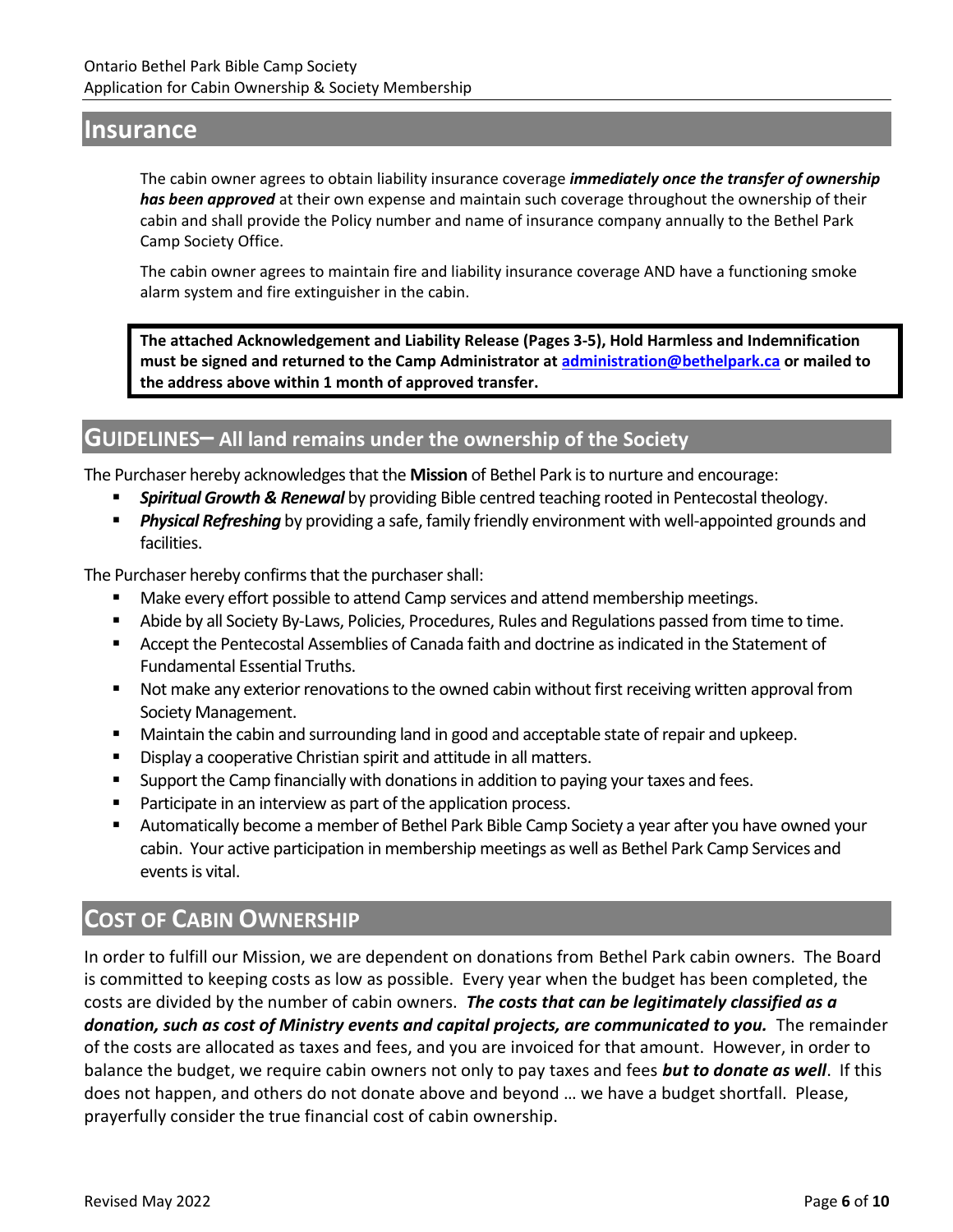# **THE PENTECOSTAL ASSEMBLIES OF CANADA (PAOC) STATEMENT OF FUNDAMENTAL AND ESSENTIAL TRUTHS**

## **PREAMBLE**

The Pentecostal Assemblies of Canada stands firmly in the mainstream of historical Christianity. It takes the Bible as its all-sufficient source of faith and practice, and subscribes to the historic creeds of the universal church. In common with historical, evangelical Christianity, it emphasizes Christ as Saviour and coming King. It also presents Christ as Healer and it adopts the distinctive position that speaking in tongues is the initial evidence when Christ baptizes in the Holy Sprit (See Section VI. 3).

## **HOLY SCRIPTURES**

All scripture is given by inspiration of God 2 Tim. 3:16,17 by which we understand the whole Bible to be inspired in the sense that holy men of God were moved by the Holy Spirit to write the very words of Scripture. 2 Pet. 1:20,21 Divine inspiration extends equally and fully to all parts of the original writings. The whole Bible in the original is, therefore, without error and, as such, is infallible, absolutely supreme and sufficient in authority in all matters of faith and practice. Psa. 119: 160a; Matt. 5:17,18

The Bible does not simply contain the Word of God, but is, in reality, the complete revelation and very Word of God inspired by the Holy Spirit. Christian believers today receive spiritual illumination to enable them to understand the Scriptures, 1 Cor. 2:12-14 but God does not grant new revelations which are contrary or additional to inspired biblical truth. Prov. 30:5,6

## **THE GODHEAD**

The Godhead exists eternally in three persons: the Father, the Son, and the Holy Spirit. These three are one God, having the same nature and attributes, and are worthy of the same homage, confidence, and obedience. Math. 3:16,17; 28:19, 2 Cor. 13:14

*THE FATHER:* The Father exists eternally as the Creator of heaven and earth, the Giver of the Law, to whom all things will be subjected, so that He may be in all. Gen. 1:1; 1 Cor. 15:28

**THE SON:** The Lord Jesus Christ, the eternal and only begotten Son of the Father, is true God and true man. John 1:1,14; 10:30; 17; Phil. 2:6,7; Heb 1:8 He was conceived of the Holy Spirit, born of the Virgin Mary, Luke 1:26-35 and by His sinless life, miracles and teaching, gave full revelation of the Father. John 12:49; Acts 2:22; 2 Cor. 5:21; Heb. 7:26 He died upon the cross, the Just for the unjust, as a substitutionary sacrifice. Rom. 5:6,8; 1 Cor. 15:3; 1Pet. 3:18 He rose from the dead. Matt. 26:6; 1 Cor. 15:4,20 He is now at the right had of the majesty on high as our great High Priest. Acts 1:9-11; 2:33; Heb. 8.1 He will come again to establish His kingdom in righteousness and peace. Matt. 25:31

*THE HOLY SPIRIT:* The Holy Spirit is also God, performing actions and possessing the attributes of Deity. Acts 5:3,4 His personality is shown by the fact that He has personal characteristics and that individuals may relate to Him as a person. John 16:13-14

## **ANGELS**

*CLASSIFICATION:* Angels were created as intelligent and powerful beings to do the will of God and worship Him. Ps. 103:20; Rev. 5:11,12 However, Satan, the originator of sin, fell through pride and was followed by those angels who rebelled against God. These fallen angels or demons are active in opposing the purposes of God. Isa. 14:12-17; Ezek. 28:11-19; Eph. 6:11,12; 1 Tim. 4:1, Jude 6

Revised May 2022 Page **7** of **10** Those who remained faithful continue before the throne of God and serve as ministering spirits. Heb. 1:14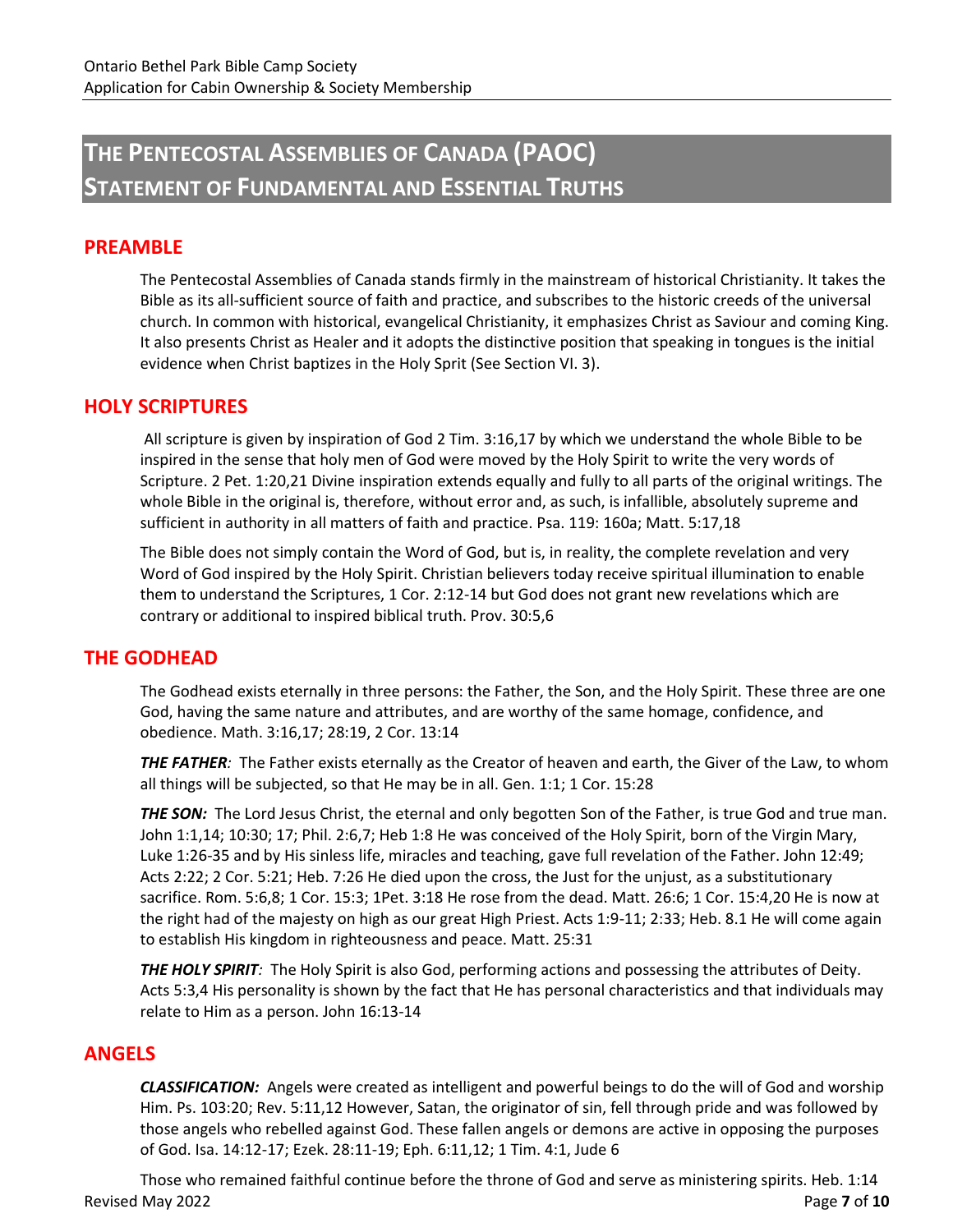*THE BELIEVER AND DEMONS:* Demons attempt to thwart God's purposes; however, in Christ, the believer may have complete liberty from the influence of demons. Heb. 2:14; 1 John 3:8; 4:1-4 He cannot be possessed by them because his body is the temple of the Holy Spirit in which Christ dwells as Lord. Matt. 6:24; 1 Cor. 6:19,20

## **MAN**

Man was originally created in the image and likeness of God. Gen. 1:26; 2:7 He fell through sin and, as a consequence, incurred both spiritual and physical death. Rom. 5:12; James 1:14,15 Spiritual death and the depravity of human nature have been transmitted to the entire human race Jer. 17:9; Rom. 3:10-19,23 with the exception of the Man Christ Jesus. Heb. 7:26 Man can be saved only through the atoning work of the Lord Jesus Christ. John 14:6; Acts 4:12; 1 Tim. 2:5,6

## **SALVATION**

*ATONEMENT OF CHRIST:* Salvation has been provided for all men through the sacrifice of Christ upon the cross. Isa. 53:36; John 12:32,33; 1 Pet. 2:24 It is the only perfect redemption and substitutionary atonement for all the sins of the world, both original and actual. His atoning work has been proven by His resurrection from the dead. Acts 2:36; Rom. 4:25; 1 Cor. 15:14, 17, 20; Heb. 10:12; 1 John 2:2 Those who repent and believe in Christ are born again of the Holy Spirit and receive eternal life. Acts 20:21; 1 Pet. 1:23,25 Furthermore, in the atonement, divine healing was provided for all believers. Isa. 53:4,5; Matt. 8:16b,17

*REPENTANCE AND FAITH:* Man can be born again only through faith in Christ. Repentance, a vital part of believing, is a complete change of mind wrought by the Holy Spirit, Isa. 55:7, Acts 17:30; Gal. 3:22,26; Eph. 2:8; 1 John 5:10-13 turning a person to God from sin.

*REGENERATION:* Regeneration is a creative work of the Holy Spirit by which man is born again and receives spiritual life. John 3:3b,5b,7; 1 Cor. 5:17,18a; 1 Pet. 1:23

*JUSTIFICATION:* Justification is a judicial act of God by which the sinner is declared righteous solely on the basis of his acceptance of Christ as Saviour. Rom. 3:24; 4:3-5; 5:1-2

## **THE CHRISTIAN EXPERIENCE**

*ASSURANCE:* Assurance of salvation is the privilege of all who are born again by the Spirit through faith in Christ, John 10:27-29; Rom. 8:35-39 resulting in love, gratitude, and obedience toward God. John 14:23; Col. 3:17; 1 John 2:6

*SANCTIFICATION:* Sanctification is dedication to God and separation from evil. 2 Cor. 6:14; 7:1 In experience it is both instantaneous John 17:17,19; Heb. 10:10,14 and progressive. 1 Thess. 5:23; 2 Tim. 2:19-22; 1 Pet. 1:14-16 It is produced in the life of the believer by his appropriation of the power of Christ's blood and risen life through the Person of the Holy Spirit. Rom. 6:11,13,14,18 He draws the believer's attention to Christ, teaches him through the Word and produces the character of Christ within him. 1 Cor. 13, Gal. 5.22,23; 2 Pet. 1:3-4 Believers who sin must repent and seek forgiveness through faith in the cleansing blood of Jesus Christ. 1 John 1:9; 2:1-2

*BAPTISM IN THE HOLY SPIRIT:* The baptism in the Holy Spirit is an experience in which the believer yields control of himself to the Holy Spirit. Matt. 3:11; Acts 1:5; Eph. 5:18 Through this he comes to know Christ in a more intimate way, John 16:13-15 and receives power to witness and grow spiritually. 2 Cor. 3:18; Acts 1:8 Believers should earnestly seek the baptism in the Holy Spirit according to the command of our Lord Jesus Christ. Luke 24:49; Acts 1:4,8 The initial evidence of the baptism in the Holy Spirit is speaking in other tongues as the Spirit gives utterance. Acts 2:1-4,39; 9:17; 1 Cor. 14:18 This experience is distinct from, and subsequent to, the experience of the new birth. Acts 8:12-17; 10:44-46

Revised May 2022 Page **8** of **10** *THE GIFTS OF THE SPIRIT:* The gifts of the Spirit are supernatural abilities given by God through the exercising of which believers are enabled to minister effectively and directly in particular situations. 1 Cor.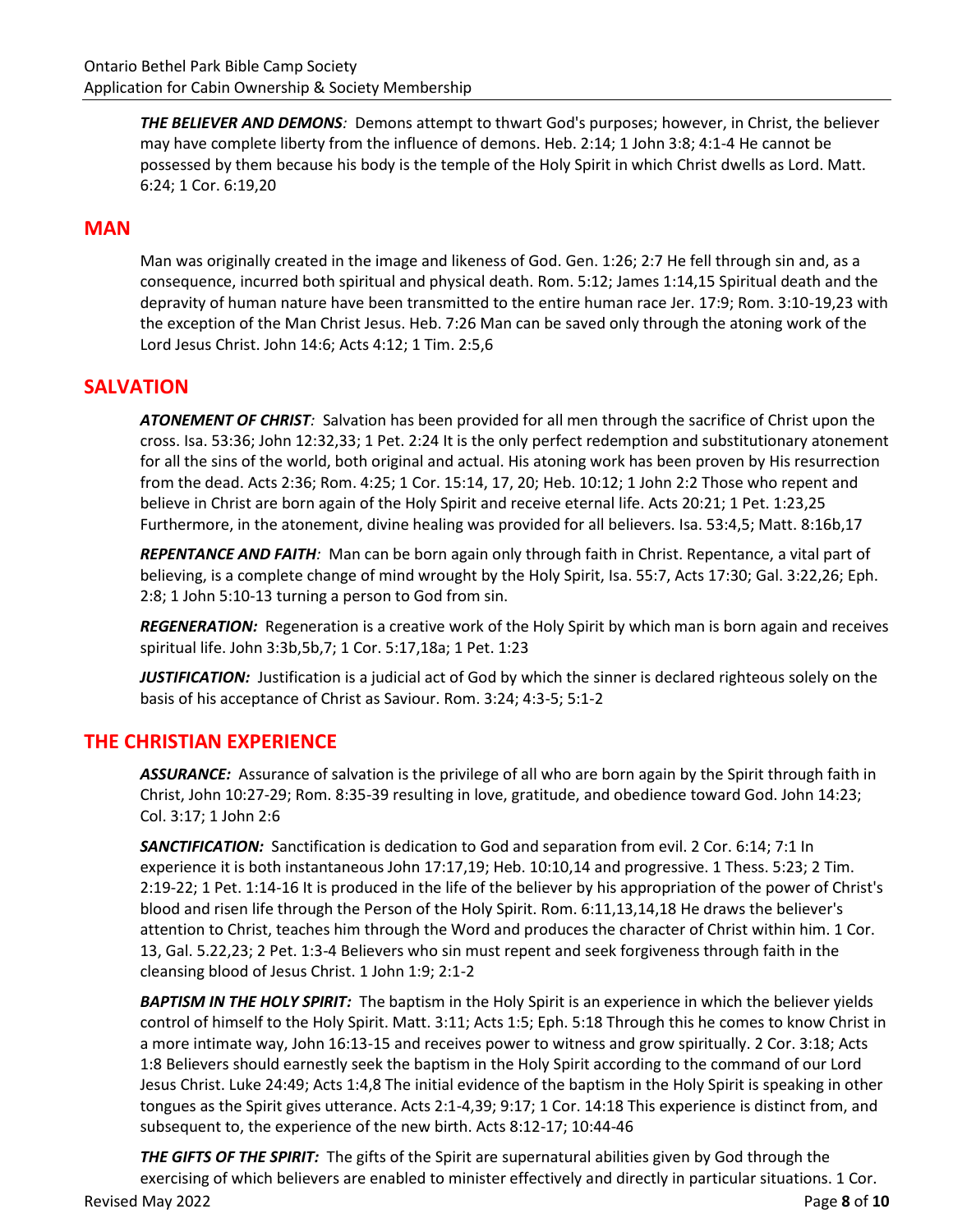12:4-11 They serve the dual function of building up the Church and of demonstration the presence of God within His Church. 1 Cor 12:7; 12:12,24-25

*DIVINE HEALING***:** Divine healing provided in the atonement of Christ Mat. 8:16,17 is the privilege of all believers. Prayer for the sick and gifts of healing are encouraged and practised. 1 Cor. 12:28-30; James 5:14

*MARRIAGE AND THE FAMILY:* Marriage is a provision of God whereby a man and a woman live together in a life-long relationship Gen. 1:17; Rom. 1:21-27; 1 Cor. 6:9-10 that is legally sanctioned by the state to enable both partners to meet their spiritual, physical and social needs. Marriage is endorsed by Scripture 1 Cor. 7:1-2 and was sanctioned by Christ's presence at the wedding in Cana. John 2:1-11 It is intended to provide the wholesome expression of sexual desires, 1 Cor. 7:3-6; Heb. 13:4 companionship Gen. 2:18 and support to both partners. Col 3:19, 1 Pet. 3:7

Christian marriage is more than either a temporary relationship of convenience intended to provide personal pleasure or a contract that binds two people together in a legal partnership. Within a marriage a "one flesh" relationship is created which goes beyond a physical union to establish an emotional and spiritual oneness, and to provide for the procreation of children. Gen. 1:28; 2:24; 1 Cor. 6:15-17

Marriage is to be an exclusive relationship that is maintained in purity. Eph. 5:3,26,27 It is intended by God to be a permanent relationship. Mal. 2:15-16; Matt. 19:4-6 It is a witness to the world of the relationship between Christ and His church. Eph. 5:31-32

Marriage requires a commitment of love, perseverance and faith. Because of its sanctity and permanence, marriage should be treated with seriousness and entered into only after counsel and prayer for God's guidance. Christians should marry only those who are believers. 2 Cor. 6:14-15 An individual who becomes a believer after marriage should remain with his or her partner in peace and should give witness to the gospel in the home. 1 Cor. 7:12-14,16

The Bible holds family life as a position of trust and responsibility. The home is a stabilizing force in society, a place of nurture, Eph. 6:4 counsel and safety for children.

# **THE CHURCH**

*THE UNIVERSAL CHURCH:* All who are born again are members of the universal church, which is the Body and Bride of Christ. 1 Cor. 12:13; Eph. 5:25b; Col. 1:18; 1 Tim. 3:15

## *THE LOCAL CHURCH:*

**Purpose:** The local church is a body of believers in Christ who have joined together to function as a part of the universal church. Acts 14:23; 1 Cor. 16:19 The local church is ordained by God and provides a context in which believers corporately worship God, John 4:23; Acts 20:7 observe the ordinances of the church, are instructed in the faith and are equipped for the evangelization of the world. Acts. 1:8; 11:19-24, 2 Tim. 2:2; 1 Pet. 5:2

### **Ordinances:**

### **(a) The Lord's Supper**

The Lord's Supper is a symbol, memorial and proclamation of the suffering and death of our Lord Jesus Christ. This ordinance of communion is to be participated in by believers until Christ's return. Matt. 26:26-28; 1 Cor. 10:16-17; 11:23-26

### **(b) Water Baptism**

Water baptism signifies the believer's identification with Christ in His death, burial and resurrection and is practiced by immersion. Matt. 28:19; Mark 16:15-16; Acts 2:38,41; 8:36-39; Rom. 6:3-5

**Ministry:** A divinely called and ordained ministry is the provision of the Lord to give leadership to the church as it fulfils its purposes. Acts 6:2b-4c; 13:2-4a; 14:23; Eph. 4:8,11-13